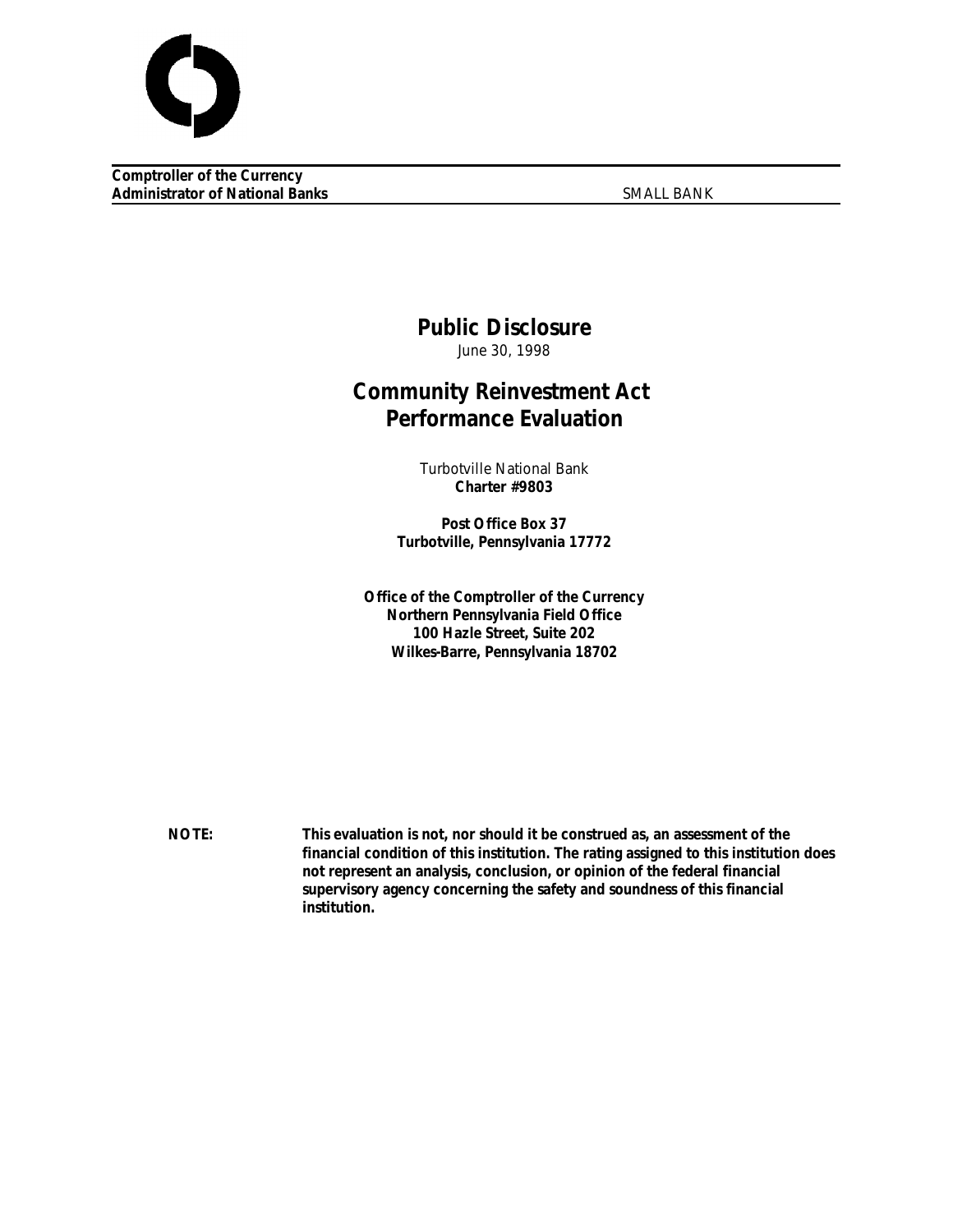### **GENERAL INFORMATION**

*The Community Reinvestment Act (CRA) requires each federal financial supervisory agency to use its authority when examining financial institutions subject to its supervision, to assess the institution's record of meeting the credit needs of its entire community, including low- and moderate-income neighborhoods, consistent with safe and sound operation of the institution. Upon conclusion of such examination, the agency must prepare a written evaluation of the institution's record of meeting the credit needs of its community.* 

*This document is an evaluation of the Community Reinvestment Act (CRA) performance of Turbotville National Bank prepared by The Office of the Comptroller of the Currency, the institution's supervisory agency, as of June 30, 1998. The agency rates the CRA performance of an institution consistent with the provisions set forth in Appendix A to 12 CFR Part 25.*

## **INSTITUTION'S CRA RATING:** This institution is rated Satisfactory.

The primary factors supporting the bank's overall rating include:

- The average loan to deposit ratio is more than reasonable at 77%;
- ! A majority of mortgage loans, commercial loans, and farm loans originated during the examination period are in the bank's assessment area;
- ! The distribution of borrowers reflects a reasonable penetration among individuals of different income levels and businesses of different sizes.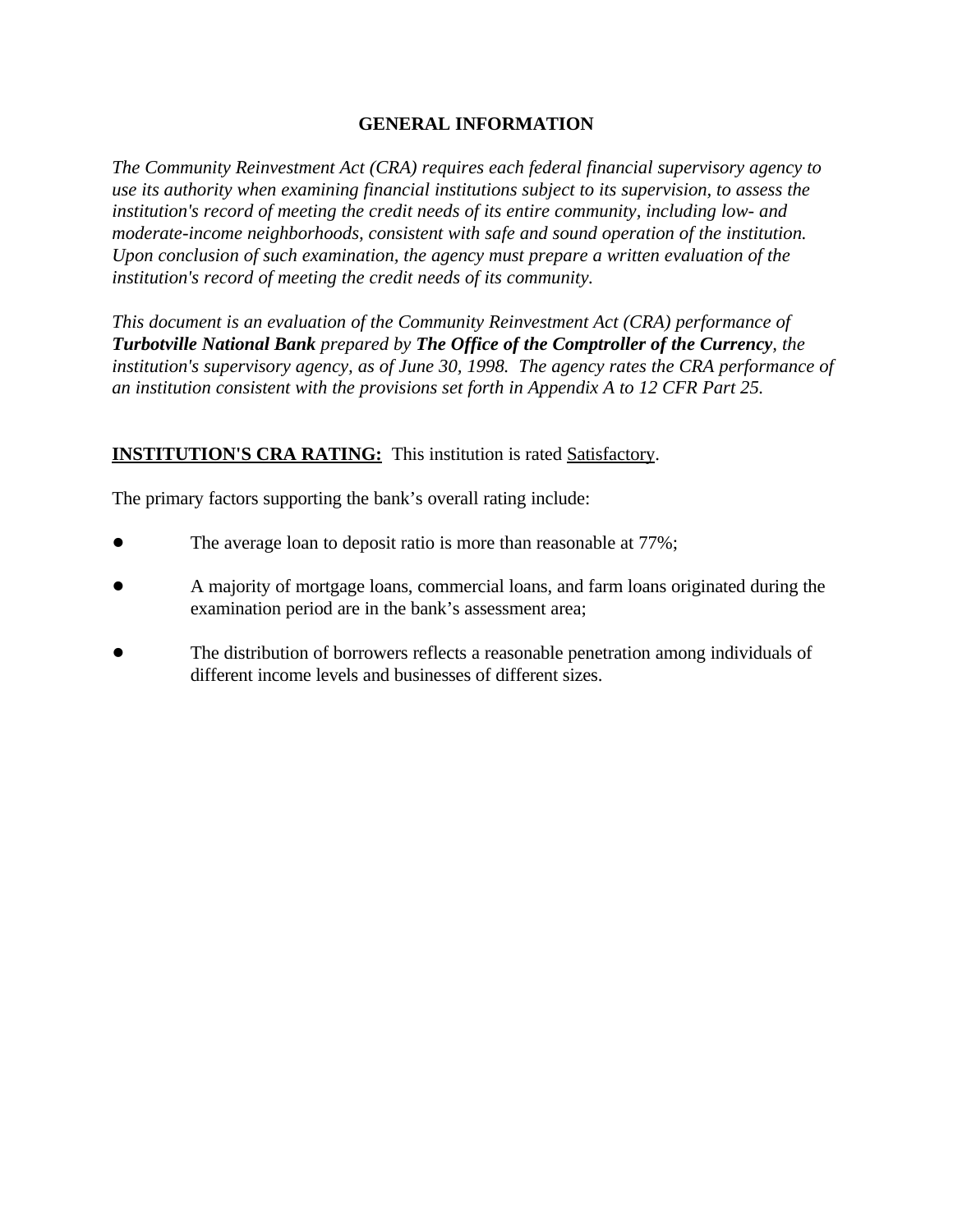*The following table indicates the performance level of Turbotville National Bank with respect to each of the five performance criteria.*

| <b>SMALL</b><br><b>INSTITUTION</b><br><b>ASSESSMENT</b><br><b>CRITERIA</b>                           | <b>Turbotville National Bank</b><br>PERFORMANCE LEVELS                                 |                                                                                      |                                                                                   |  |  |  |
|------------------------------------------------------------------------------------------------------|----------------------------------------------------------------------------------------|--------------------------------------------------------------------------------------|-----------------------------------------------------------------------------------|--|--|--|
|                                                                                                      | <b>Exceeds</b><br><b>Standards</b><br>for<br><b>Satisfactory</b><br><b>Performance</b> | <b>Meets</b><br><b>Standards</b><br>for<br><b>Satisfactory</b><br><b>Performance</b> | Does not<br>meet<br><b>Standards</b><br>for<br>Satisfactory<br><b>Performance</b> |  |  |  |
| Loan to Deposit<br>Ratio                                                                             | X                                                                                      |                                                                                      |                                                                                   |  |  |  |
| Lending in<br><b>Assessment Area</b>                                                                 |                                                                                        | $\mathbf{X}$                                                                         |                                                                                   |  |  |  |
| Lending to<br>Borrowers of<br><b>Different</b><br>Incomes and to<br>businesses of<br>Different sizes |                                                                                        | X                                                                                    |                                                                                   |  |  |  |
| Geographic<br>Distribution of<br>Loans                                                               | Distribution of geographies is not sufficient for a<br>meaningful analysis.            |                                                                                      |                                                                                   |  |  |  |
| Response to<br>Complaints                                                                            | No complaints received since the prior examination.                                    |                                                                                      |                                                                                   |  |  |  |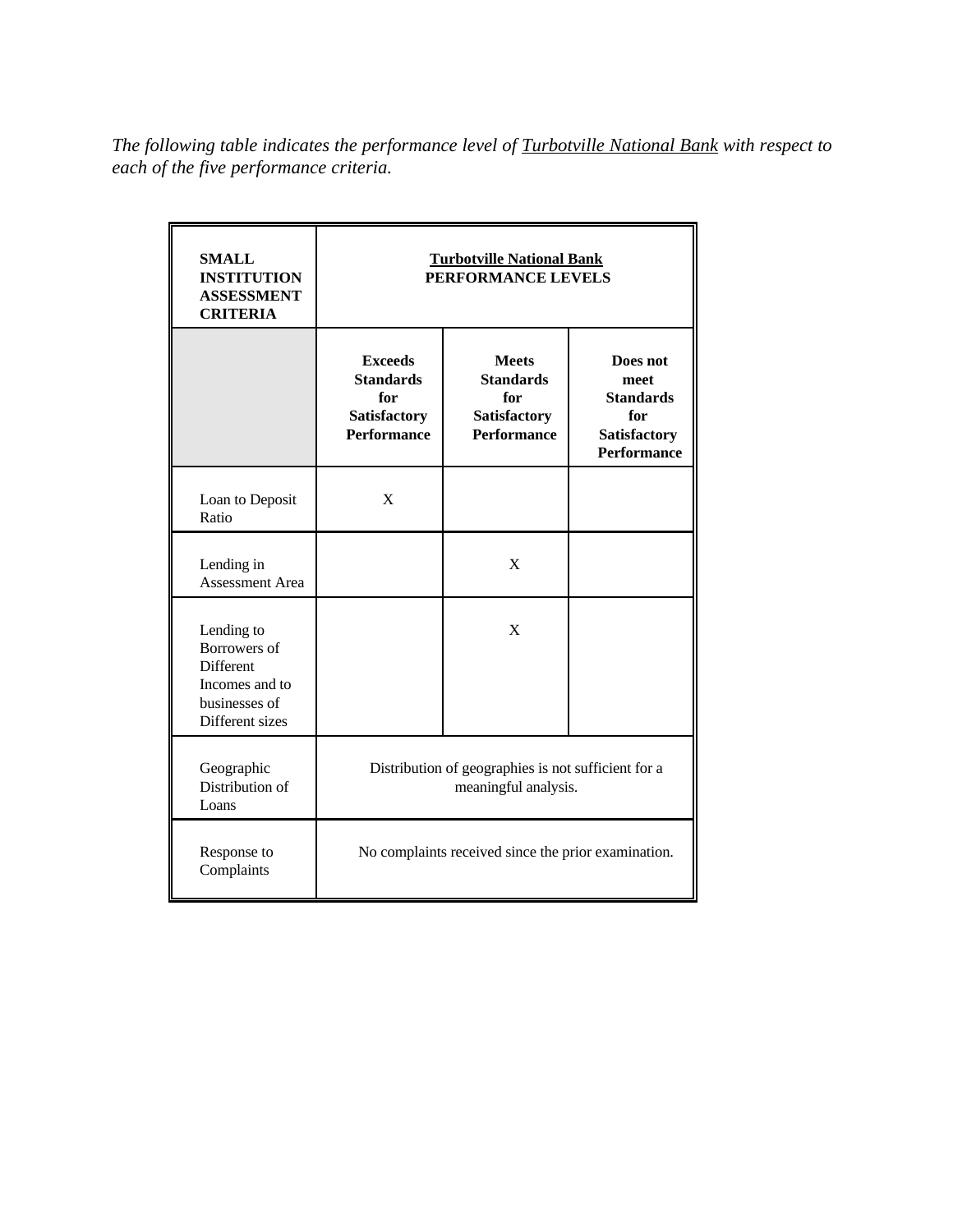# **DESCRIPTION OF INSTITUTION**

Turbotville National Bank (TNB) is a \$59 million institution situated in central Pennsylvania. It is a wholly owned subsidiary of Turbotville National Bancorp, Inc., a one bank holding company. The bank operates one full service office and one automated teller machine located in Turbotville in northern Northumberland County. Primary competition is from other similarly sized local community banks including West Milton State Bank, Milton Savings and Loan, and Muncy Bank and Trust Co.

Primary loan products include residential mortgages, small business and agricultural loans, and consumer installment loans. The loan portfolio represents 65% of total assets. A breakdown of the portfolio as of March 31, 1998 is as follows: 55% residential mortgages, 22% agricultural loans, 13% commercial credits, and 10% consumer installment loans. There is an identified concentration of credit in agriculture production lending which constitutes 107% of the bank's capital as of March 31, 1998. There are no legal or financial impediments which would hinder the bank's ability to help meet the credit needs of its community.

## **DESCRIPTION OF ASSESSMENT AREA**

TNB's assessment area includes one block numbering area (BNA) in northern Northumberland County and one BNA in western Montour County. The population of the assessment area is approximately 8,000. Fifteen percent of the families residing in the assessment area are lowincome, nineteen percent are moderate-income, twenty-five percent are middle-income, and fortyone percent are upper-income families. Seventy-eight percent of the housing units in the assessment area are owner occupied.

Northumberland and Montour counties are non-metropolitan statistical areas (Non-MSA). Both of the BNAs in the assessment area are middle-income areas. The statewide non-metropolitan median family income of \$35,200 is applicable to this area.

Employment in this area is centered in agriculture, specifically dairy farming. The local agricultural community includes a large Amish population. Clarks Ag Center provides industrial employment in the immediate area. However, most residents travel outside the area to Danville and Williamsport for work opportunities.

Credit needs of the community were determined during this examination by contacting a local chamber of commerce. This contact indicated that the primary need of the local community is small loans to businesses and cash flow funding for businesses. TNB does not have a minimum loan amount and routinely provides small loans to businesses. The bank addresses housing needs in the local community by participating in the Susquehanna Valley Bankers Housing Consortium First Time Home Buyers Program which is subsidized by the Federal Home Loan Bank. TNB also has telephone and PC banking to meet the service needs of its customers. These services allow a customer to check deposit transactions and verify loan balances.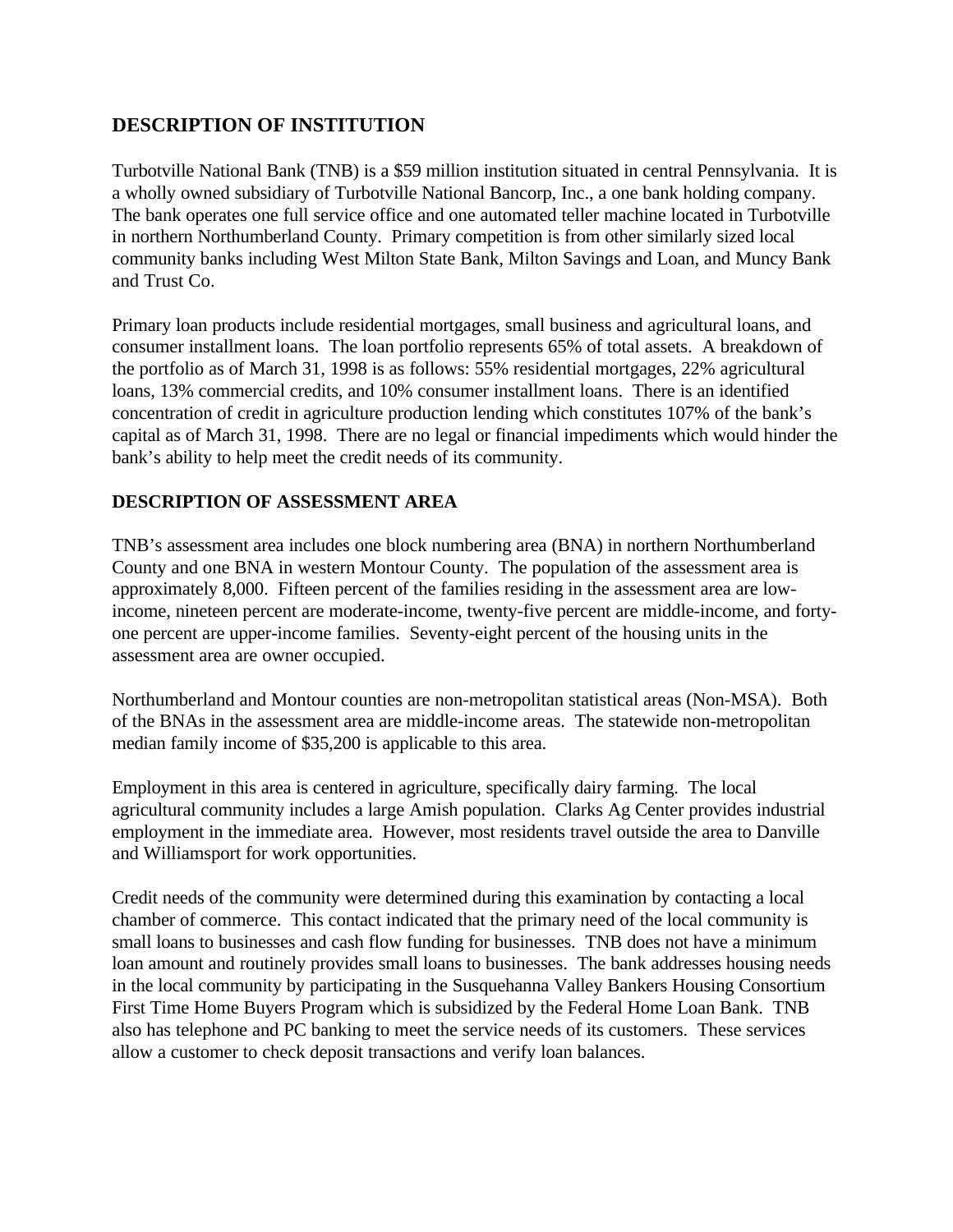# **CONCLUSIONS WITH RESPECT TO PERFORMANCE CRITERIA**:

Please note that for purposes of this report the examination period covers lending activity from September 1, 1995 through June 30, 1998.

#### **Loan to Deposit Ratio**

The average loan to deposit ratio of 77%, which has been maintained since the last CRA examination, is more than reasonable. This ratio has remained stable and exceeds the national peer banks' average of 64%.

#### **Lending in Assessment Area**

We analyzed the bank's record of lending in their assessment area using a sample of mortgage loans, commercial loans, and agricultural credits originated during the evaluation period. Monthly new loan reports were used to determine the level of activity during this time. The mortgage loan sample included 10% of the originations during each year of the evaluation period. The commercial and agricultural sample consisted of 10% of the originations for 1996 through 1998. Information was not readily available for 1995 in order to review a sample of these loans. The following tables demonstrate that a majority of TNB's loans are made in their assessment area.

| <b>Mortgage Loan Originations</b><br><b>During the Examination Period</b> |                  |               |             |               |                   |                  |             |               |
|---------------------------------------------------------------------------|------------------|---------------|-------------|---------------|-------------------|------------------|-------------|---------------|
|                                                                           | <b>Inside AA</b> |               |             |               | <b>Outside AA</b> |                  |             |               |
|                                                                           | #                | $\frac{0}{0}$ | \$<br>(000) | $\frac{6}{9}$ | #                 | $\frac{0}{0}$    | \$<br>(000) | $\frac{0}{0}$ |
| 1995                                                                      | 1                | 25            | 92          | 55            | 3                 | 75               | 76          | 45            |
| 1996                                                                      | 11               | 79            | 643         | 78            | 3                 | 21               | 177         | 22            |
| 1997                                                                      | 5                | 42            | 274         | 50            | 7                 | 58               | 278         | 50            |
| 1998                                                                      | 5                | 100           | 172         | 100           | $\boldsymbol{0}$  | $\boldsymbol{0}$ | $\bf{0}$    |               |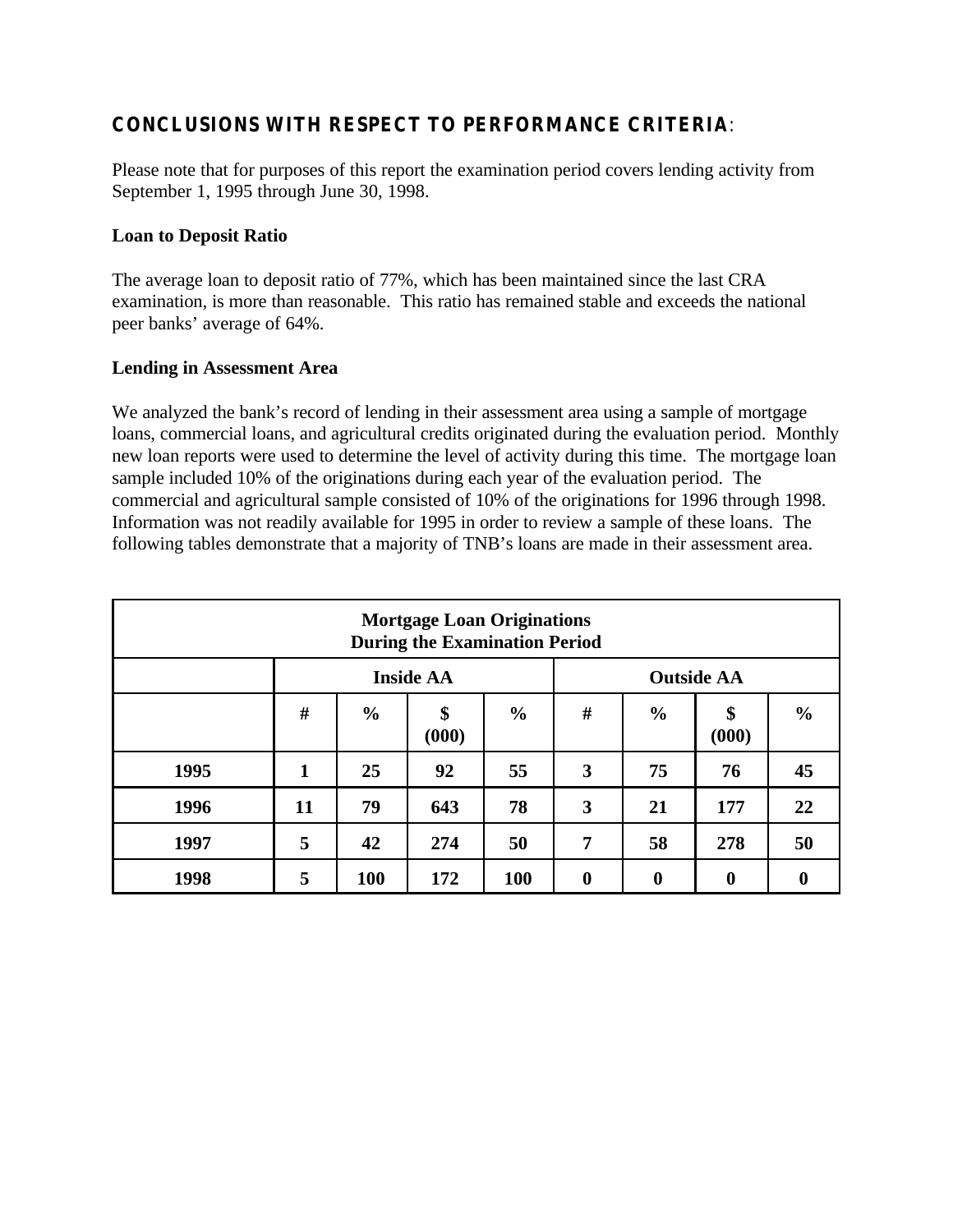| <b>Commercial and Agricultural Loan Originations</b><br>1996-1998 |                  |               |             |               |                   |                  |                  |               |
|-------------------------------------------------------------------|------------------|---------------|-------------|---------------|-------------------|------------------|------------------|---------------|
|                                                                   | <b>Inside AA</b> |               |             |               | <b>Outside AA</b> |                  |                  |               |
|                                                                   | #                | $\frac{0}{0}$ | \$<br>(000) | $\frac{0}{0}$ | #                 | $\frac{0}{0}$    | \$<br>(000)      | $\frac{0}{0}$ |
| 1996                                                              | 12               | 71            | 915         | 77            | 5                 | 29               | 273              | 23            |
| 1997                                                              | 11               | 65            | 381         | 39            | 6                 | 35               | 601              | 61            |
| 1998                                                              | 10               | 100           | 144         | 100           | $\boldsymbol{0}$  | $\boldsymbol{0}$ | $\boldsymbol{0}$ |               |

#### **Lending to Borrowers of Different Incomes and Businesses of Different Sizes**

The bank's record of lending to borrowers of different income levels was evaluated using the same mortgage sample described above. The sample revealed that there is not a high volume of lending to low and moderate income borrowers. However, this is because a majority of the population in the assessment area are middle- and upper-income families. The demographic composition of the area is as follows: 15% of the families residing in the assessment area are lowincome, 19% are moderate-income, 25% are middle-income, and 41% are upper-income families. TNB's record of lending reflects a reasonable penetration of lending to borrowers of different income levels.

| <b>Mortgage Loan Originations</b><br>by Level of Borrower Income |                  |               |                |               |          |               |              |                  |  |
|------------------------------------------------------------------|------------------|---------------|----------------|---------------|----------|---------------|--------------|------------------|--|
|                                                                  | 1998             |               | 1997           |               | 1996     |               | 1995         |                  |  |
| <b>Income</b><br>Category                                        | #                | $\frac{0}{0}$ | #              | $\frac{0}{0}$ | #        | $\frac{0}{0}$ | #            | $\frac{0}{0}$    |  |
| Low                                                              | $\boldsymbol{0}$ | $\bf{0}$      | $\mathbf{2}$   | 17            | 1        | 7             | 1            | 25               |  |
| <b>Moderate</b>                                                  | $\bf{0}$         | $\bf{0}$      | 5              | 41            | $\bf{0}$ | $\bf{0}$      | $\bf{0}$     | $\boldsymbol{0}$ |  |
| <b>Middle</b>                                                    | $\overline{2}$   | 40            | 3              | 25            | 6        | 43            | $\mathbf{2}$ | 50               |  |
| <b>Upper</b>                                                     | 3                | 60            | $\overline{2}$ | 17            | 7        | 50            | 1            | 25               |  |
| <b>Total</b>                                                     | 5                | 100           | 12             | 100           | 14       | 100           | 4            | <b>100</b>       |  |